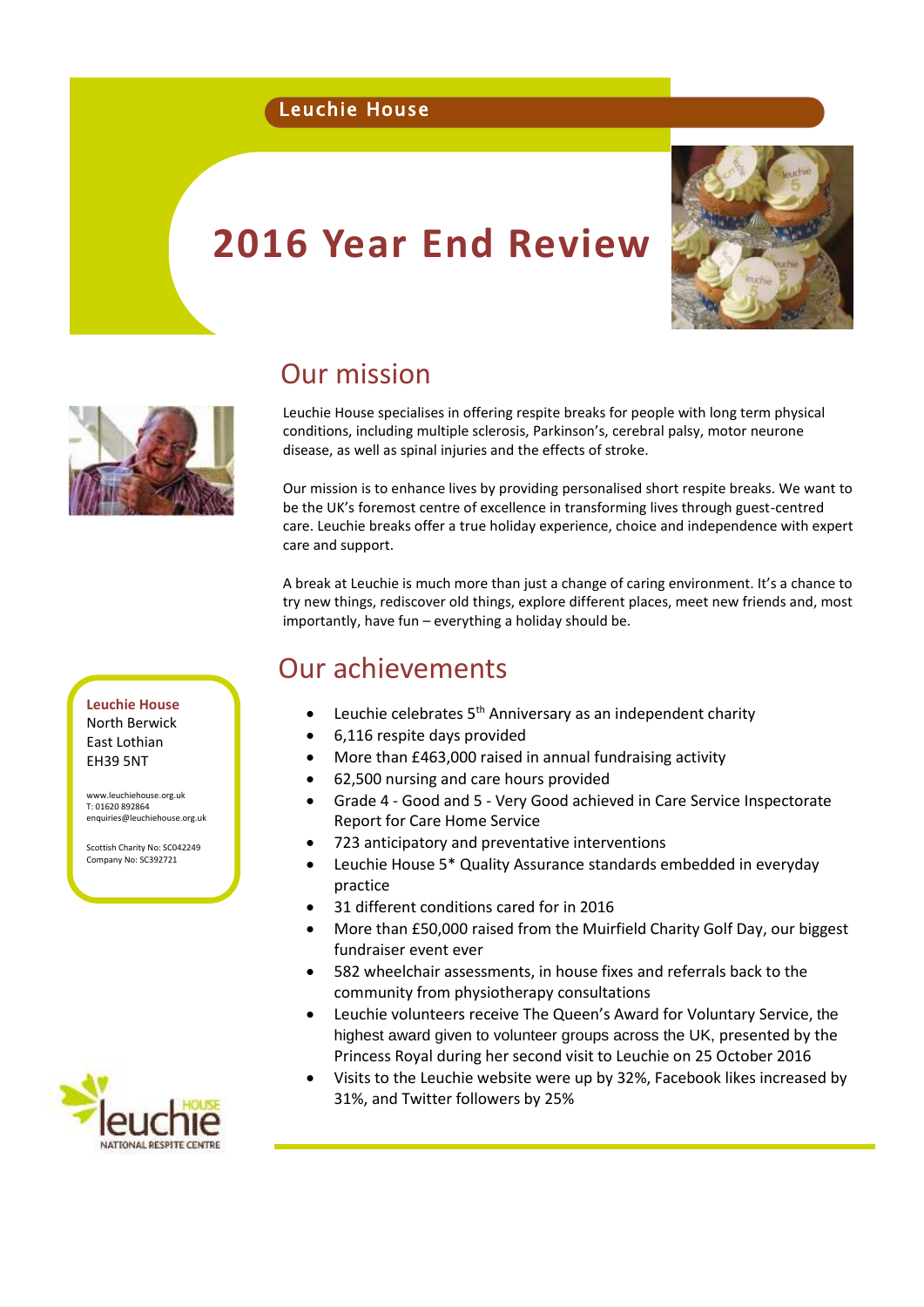#### **2016 Year End Review**



*"Heaven on earth is the best way to describe Leuchie. One bad thing about Leuchie and that's leaving"*  – Ian, Leuchie guest



### Message from the Chairman, Sir David Tweedie

2016 was a momentous year for Leuchie as we celebrated our 5<sup>th</sup> anniversary as an independent charity. The constant demand for Leuchie holidays indicates how vital respite breaks are to the wellbeing of those with long term conditions and how much they are needed by those who care for them. Recent research indicates that almost one in five of Scotland's 759,000<sup>1</sup> unpaid carers has not had a day's break in five years<sup>2</sup>. Given the daily challenges of the caring role, this is a concerning statistic. The need for the respite provided by Leuchie cannot be disputed. Continuing

#### Our guests

In 2016, Leuchie continued to provide a significant number of respite days across the short break and day respite services.

Overall occupancy across the year was 76% with 36% of guests new to Leuchie. We saw a large increase in the number of guests having the most complex care needs, with 50% falling into the highest dependency brackets. Compared to previous years,

## Our fundraising

Fundraising continues to be a major income stream and plays a vital role in ensuring Leuchie has the funds it needs to provide respite breaks.

In 2016, we surpassed our fundraising target by more than £95,000. We enjoyed unprecedented levels of support across all income streams.

to meet the needs of our guests and their carers remains at the heart of all we do.

Costs, as ever, continue to be a concern. Our commitment to delivering the complex care our guests require by highly skilled staff and being a Living Wage Employer saw running costs grow to £1.8 million. Whilst we recovered over £935,000 of this from fees, and raised £463,000 from fundraising and generous benefactors, we continue to rely on Scottish Government funding to address the remaining deficit. We shall, however, continue to explore ways of making Leuchie self-sufficient.

there was an 85% increase in guests in the highest dependency category.

The implementation of new terms & conditions and a non-refundable deposit has helped reduce the number of cancellations in 2016.

We published a new brochure in the latter half of 2016 adopting a themed breaks approach. The brochure combined three

Events raised over £74,000, more than double any previous year's total with The Muirfield Golf Day raising more than £50,000 and the annual Ascot Gold Cup Tea £14,000.

Champions and Guardians, who make annual donations, contributed £60,000. They, and supporters who donate an inmemory gift to remember

One of the main reasons we have come through the last five years has been the support and encouragement we receive from volunteers. We were thrilled that their dedication was recognised in receiving The Queen's Award for Voluntary Service. Their amazing support is invaluable as ever. We are truly indebted to them.

Finally, on behalf of the Trustees, may I also thank our wonderful staff and supporters. Their compassion, drive and enthusiasm has enabled us to supply such a much loved service over the last five years. 1 Scotland's Carers Report – The Scottish Government 2015 <sup>2</sup>State of Caring 2017 Report

existing separate publications into one and this approach will be used to produce a comprehensive annual brochure in future. We attended exhibitions in both Scotland and England to promote Leuchie to a new audience of potential guests.

The introduction of occasional Carers Go Free breaks proved very popular with guests and carers - each break was oversubscribed.

friends or family, are recognised with a leaf on our Giving Tree.

Individual Giving, including regular direct debits, is vital and the generosity of our supporters helping this way has raised more than £40,000.

Larger Trust applications enjoyed a 50% success rate.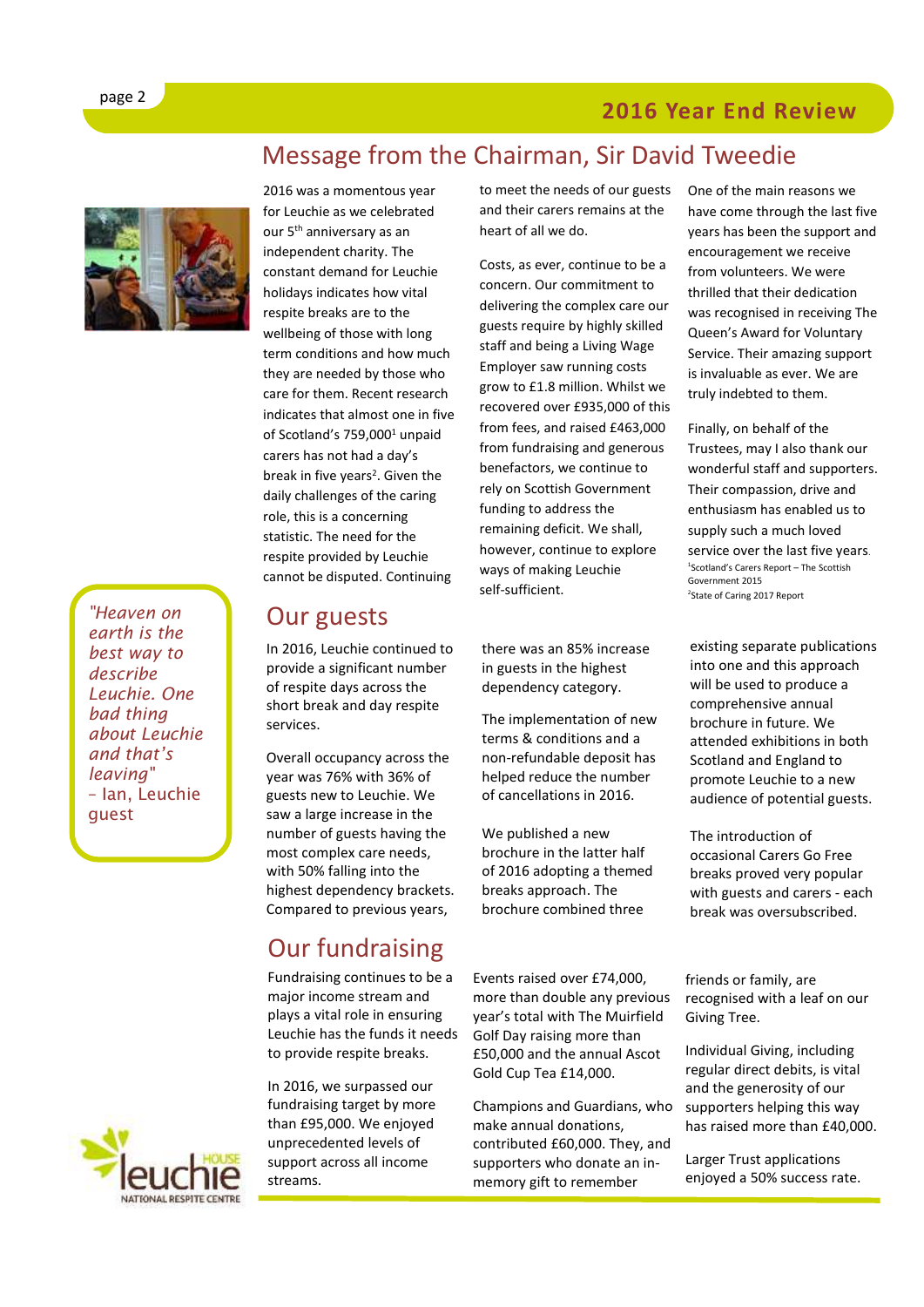### Our services

Person centred care is at the heart of our approach. We aim to make sure everyone makes the most of their time at Leuchie and leaves feeling rested and refreshed.

> undergo rigorous regular inspections and this year received Grade 5 - Very good and 4 - Good in our annual

inspection report.

Leuchie has extensive experience of providing care for people with a wide range

#### Nursing and care

Leuchie's expert nursing team are on duty at all times, supported by dedicated care assistants to ensure guests receive the highest standard of care, individualized to their specific requirements. As we are registered with The Care Inspectorate, we

#### Physiotherapy

Our complimentary physiotherapy service is available for all guests. The expert team are on hand in the well-equipped physio suite to work with guests on a one-to-one basis. Regular group exercise and relaxation classes also take place each break.

#### Food

The home-cooked meals at Leuchie are a firm favourite with guests and are often a highlight of their break.

The catering team produces a varied and nutritious menu

#### Activities and outings

The social side of a break at Leuchie House is one of the ways our holidays stand out from other respite providers and help make our guests' stay extra special.

The guest engagement team organize a programme of inhouse activities and entertainment for each holiday which aims to offer

something for everyone.

and endeavour wherever possible to use fresh, locallysourced seasonal produce.

During 2016, as part of our

Anticipatory Intervention programme, the physio team undertook 356 wheelchair assessments, with 79 referrals made back to the community and 141 wheelchair repairs made

Preventative and

in-house.

Special requests, guests' favourites, and varying portion sizes are all catered

Daytime activities include arts and crafts, exercise classes and demonstrations which are adapted to individual abilities so everyone can participate.

Evening entertainment ranges from live music to film and quiz nights.

of long terms conditions, and on top of the traditional conditions we support such as multiple sclerosis, Parkinson's and stroke, we cared for guests with 31 different conditions during 2016, a significant increase in demand.

The Leuchie House Wheelchair survey was published and highlighted the fact that some guests stay in their wheelchairs for hours on end putting them at risk of developing serious health complications. This led to Miles Briggs MSP tabling several parliamentary questions on the issues raised.

for, including continental breakfast and bacon rolls at the weekend.

The end of holiday dinner party is a celebratory occasion enjoyed in the candlelit dining room.

Our accessible vehicles mean guests are able to get out and about to popular visitor attractions, go shopping, to the cinema or enjoy a pub lunch.

Relaxing therapies and beauty treatments are on offer including massage, hair and nails, reiki, reflexology and podiatry.

*"Every time I leave I can't wait for my next 'Leuchie time'!"* – Anne, Leuchie guest